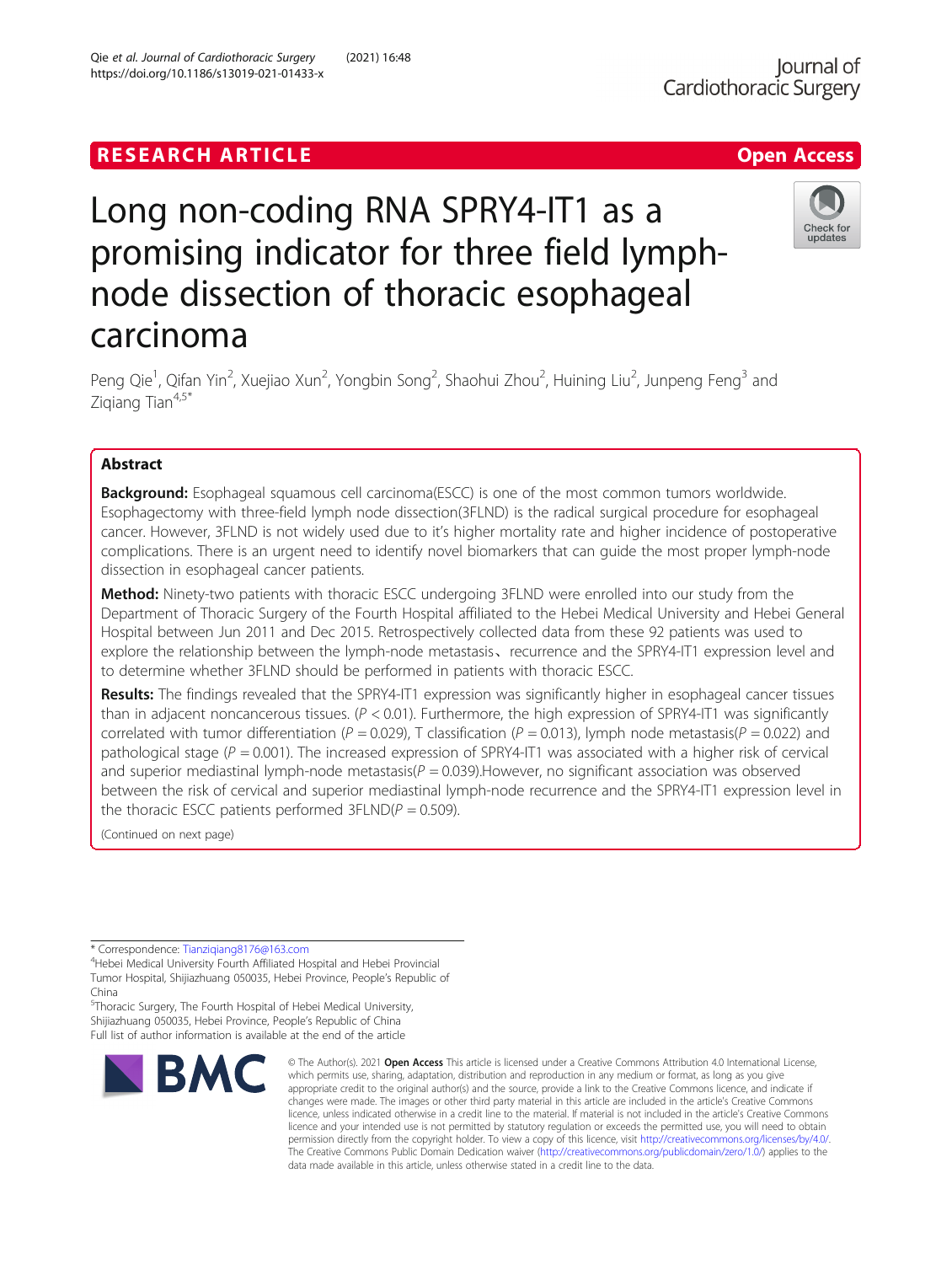#### (Continued from previous page)

**Conclusions:** Our data support the assumption that the high expression of SPRY4-IT1 is associated with a high risk of lymph node metastasis and it has potential application as a indicator for guiding on three-field lymph node dissection in patients with thoracic ESCC. Randomized controlled trials with a large cohort of patients will be needed to confirm this conclusion in the future.

Keywords: Esophageal carcinoma, SPRY4-IT1, Biomarker, Three field lymph-node dissection

#### Introduction

Esophageal cancer(EC) is one of the deadliest malignant tumors worldwide. It is the eighth most common cancer and the sixth most common cause of death [\[1,](#page-7-0) [2](#page-7-0)]. Lymph node metastasis is an independent prognostic factor for patients with esophageal cancer [[3\]](#page-7-0). Therefore, esophageal cancer surgery includes removal of the primary lesion and lymph node dissection. Proper lymph node dissection is vital, but the optimal extent of lymph node dissection, namely two field (mediastinal and abdominal stations) versus three field (cervical, mediastinal, and abdominal stations) remains controversial.

The submucosal layer of the esophagus includes abundant crisscrossed lymphatic vessels networks, and early stage esophageal cancer invasion into the submucosa may thus have multiple metastatic LN stations [\[4](#page-7-0), [5](#page-7-0)]. To prevent postoperative recurrence and lymph-node metastasis and improve long-term survival, extensive radical lymphadenectomy, such as three-field lymph node dissection (3FLND), was introduced for patients with thoracic esophageal carcinoma [\[6](#page-7-0)]. Esophagectomy with 3FLND has been proposed for decades, and now being the main surgical procedure for esophageal cancer in Japan. Although many studies have confirmed its survival benefit [[7,](#page-7-0) [8\]](#page-7-0), 3FLND is not widely used in other countries including China because it is associated with a higher mortality rate and a higher incidence of postoperative complications [\[9](#page-7-0)]. There is an urgent need to identify novel biomarkers that can help to select patients with a high risk of cervical lymph-node metastasis and esophageal cancer recurrence. Such biomarkers could provide clinical clues for performing proper lymph-node dissection in esophageal squamous cell carcinoma(ESCC).

Recently, numbers of studies have found that long non-coding RNAs (lncRNAs), which refer to a class of RNA transcripts of greater than 200 nucleotides without protein coding function, are playing a role in tumor suppressing or cancer-promoting [[10\]](#page-7-0). With the deepening research of lncRNA function, the study revealed that there are a large number of abnormal expression of lncRNAs in esophageal cancer [[11](#page-7-0)–[13](#page-7-0)], which play an important role in the development and progression of esophageal carcinoma. SPRY4 Intronic transcript 1 (SPRY4-IT1) is a 708-nucleotide-long lncRNA, which

comes from the chromosome 5q31.3 [[14](#page-7-0)]. It could influence both cell proliferation and apoptosis. SPRY4-IT1 was previously reported to be up-regulated in melanoma, gastric cancer,breast cancer, esophageal squamous cell carcinoma and colorectal cancer [[14](#page-7-0)–[18](#page-8-0)]. Meanwhile, some studies reported that SPRY4-IT1 was correlated with lymph node metastasis and poor prognosis [\[13](#page-7-0), [19](#page-8-0)]. Xie et al. reported that the relative expression level of SPRY4-IT1 was associated with T stage, lymph node metastasis, and advanced pathological stage of ESCC patients, SPRY4-IT1 high expression was correlated with lower overall survival rates and could be an independent prognostic factor in patients with ESCC [\[13\]](#page-7-0). The objective of this study was to investigate the expression of SPRY4-IT1 in ESCC by qRT-PCR, and to further assess its correlation with lymph node metastasis and poor prognosis and thus guide the most appropriate lymph node dissection strategies for ESCC.

## Materials and methods

## Patients

The study included 92 patients with squamous cell carcinoma of the thoracic esophagus. All patients underwent R0 esophagectomy in the Department of Thoracic Surgery of the Fourth Hospital affiliated to the Hebei Medical University and Hebei General Hospital between Jun 2011 and Dec 2015. Primary cancer tissues and paired adjacent noncancerous tissues(≥2 cm from the edge of carcinoma) were snap-frozen in liquid nitrogen immediately after resection and then stored at − 80 °C for RNA extraction. No patient received chemotherapy、radiotherapy、immunotherapy and traditional Chinese medicine prior to specimen collection. The patients were enrolled into our research according to the following criteria: 1) adult patients with pathologically confirmed esophageal squamous cell carcinoma;2) All of the studied patients underwent radical esophagectomy;3) No treatment strategy was performed before surgery:4) Age of 18 to 75 years. The exclusion criteria were as follows:1) The patients merged with other cancers;2) Cervical esophageal squamous cell carcinoma;3) Patients with severe hypertension、severe pulmonary function injury、massive myocardial infarction、cardiac function ≥ level 2(NYHA)、psychiatric history and severe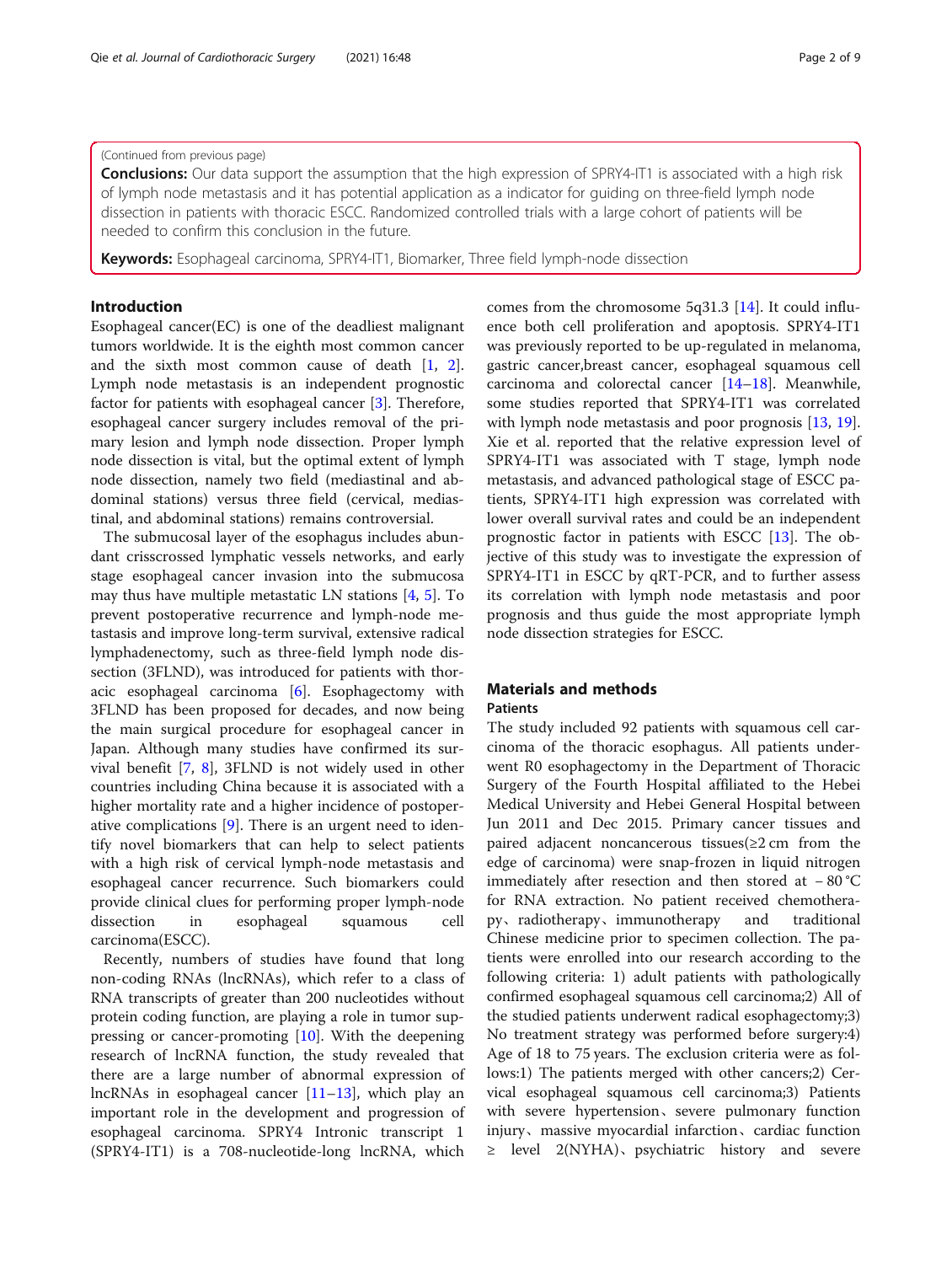diabetes complications;4) Patients participated in other clinical trial within the first 4 weeks.

Among the 92 patients with esophageal squamous cell carcinoma,54 patients were male, and 38 patients were female. The range of the patients' ages at the time of diagnosis was 30–75 years (median, 56 years). The postoperative pathological stages were determined according to the UICC TNM staging system. 35 patients at early stage (TNM stages I), 57 patients at advanced stage (TNM stages II-III);52 patients included lymph-node metastasis,40 patients didn't have lymph-node metastasis. No residual cancer cells were detected under the upper and lower cutting edge or the lateral margin. The esophageal cancer tissues and paired adjacent noncancerous tissues were confirmed via a pathological examination. This study was approved by the Medical Ethics Committee of the Fourth Hospital affiliated to the Hebei Medical University, and the consent in written form was obtained from all patients.

#### Surgical procedure

The scope of operation in three-field lymph node dissection(3FLND) included neck, chest, and abdomen. The specific surgical procedures were as follows:

The chest surgery: 1) The patients were intubated with single-lumen endotracheal tubes and were set in the lateral position. We commonly set a 12 mm trocar at the 9th intercostal space at the posterior axillary line for thoracoscope, a 12 mm trocar at the 7th intercostal space at posterior axillary line, two 5 mm trocars at 4th and 7th intercostal spaces at the anterior axillary line (insufflation of carbon dioxide 6–10 mmHg). 2) Mediastinal pleura was opened along the right vagus nerve and posterior margin of the upper esophagus, identify the root of the right recurrent laryngeal nerve (RLN), expose and protect the right RLN, dissect the right RLN and thoracic paraesophageal lymph nodes (LNs),completely mobilize the upper esophagus. 3) The azygos vein arch was mobilized and resected. 4) We freed the middle and lower segment of the esophagus. The lymph nodes along with the paraesophageal、hilar and esophageal hiatus were dissected. 5) Expose the left RLN, dissect the LNs of the left RLN, dissect the LNs under the carina and completely stop bleeding. The esophagus was dissected from the diaphragm to the apex of the chest, along with the mediastinal and hilar lymph nodes dissection, including the bilateral RLNs and subcarinal LNs.

The abdominal and cervical surgery: 1) Place the patients in the supine position and separate legs, expose the small bend in the stomach; cut off the left gastric artery, and lymph nodes along the left gastric artery、hepatic artery and the celiac axis were dissected. 2) The stomach was mobilized with reserve of the right gastroepiploic artery, meanwhile, dissect the perigastric LNs,

separate the esophageal hiatus and mobilize the abdominal esophagus. 3) Make an 5 cm incision in the anterior border of the sternocleidomastoid muscle of the left cervix, separate the sternocleidomastoid, dissect the LNs in the left lower cervical esophagus [included left cervical paraesophageal (101) and supraclavicular (104)] and cut off the cervical esophagus at the level of thoracic inlet. 4) Make a 5 cm subxiphoid vertical incision in the centre of the abdomen, remove the stomach and esophagus with lesion, a tubular stomach was reconstructed using linear cutting stapler, lift the tubular stomach to the left neck by way of the esophageal hiatus and esophageal bed, a circular stapler was inserted to anastomose the greater curvature side of the tubular stomach and the cervical esophageal. Then, a linear cutting stapler was used to close the proximal end of the tubular stomach. 5) Make an 5 cm incision in the anterior border of the sternocleidomastoid muscle of the right cervix and dissect the LNs in the right lower cervical esophagus [included right cervical paraesophageal (101) and supraclavicular (104)].

#### RNA extraction and qRT-PCR

Total RNA was extracted from specimens of esophageal cancer tissues and paired adjacent noncancerous tissues using Trizol reagent (Invitrogen,Carlsbad, CA).RNA was reversely transcribed into cDNAs using the SuperScript first-strand synthesis system (Invitrogen, Carlsbad, CA, USA). To evaluate SPRY4-IT1 expression levels, we used quantitative real time polymerase chain reaction (qRT-PCR) with 2 × TaqMan Premix Ex Taq (Takara, Japan), using an ABI7900 system (Applied Biosystems, CA, USA). Dissociation curve analysis was used to evaluate the PCR products. Glyceraldehyde 3-phosphate dehydrogenase (GAPDH) was used as an internal control. The comparative 2-ΔΔCt method was used for relative quantification and statistical analysis. The primers of GAPDH and SPRY4-IT1 were synthesized by Sangon Biotech (Shanghai, China). SPRY4-IT1 expression levels were determined using 5′-AGCCACATAAATTCAGCAGA-3′ as a forward primer and 5′-CGATGTAGTAGGATTC CTTTCA3′ as a reverse primer sequence. Results were normalized to GAPDH using forward, 5′-GTCAACGG ATTTGGTCTGTATT-3′and reverse 5′-AGTCTT CTGGGTGGCAGTGAT-3′primers.

## Postoperative follow-up and the diagnosis of lymph-node recurrence

All patients underwent follow-up examinations every 3– 6 months after surgery. These examinations included Doppler ultrasound, chest and abdominal enhanced CT examination, and, if necessary, PET-CT and endoscopy. Recurrence was defined as apparent recurrence on imaging studies during follow-up. The diagnosis of cervical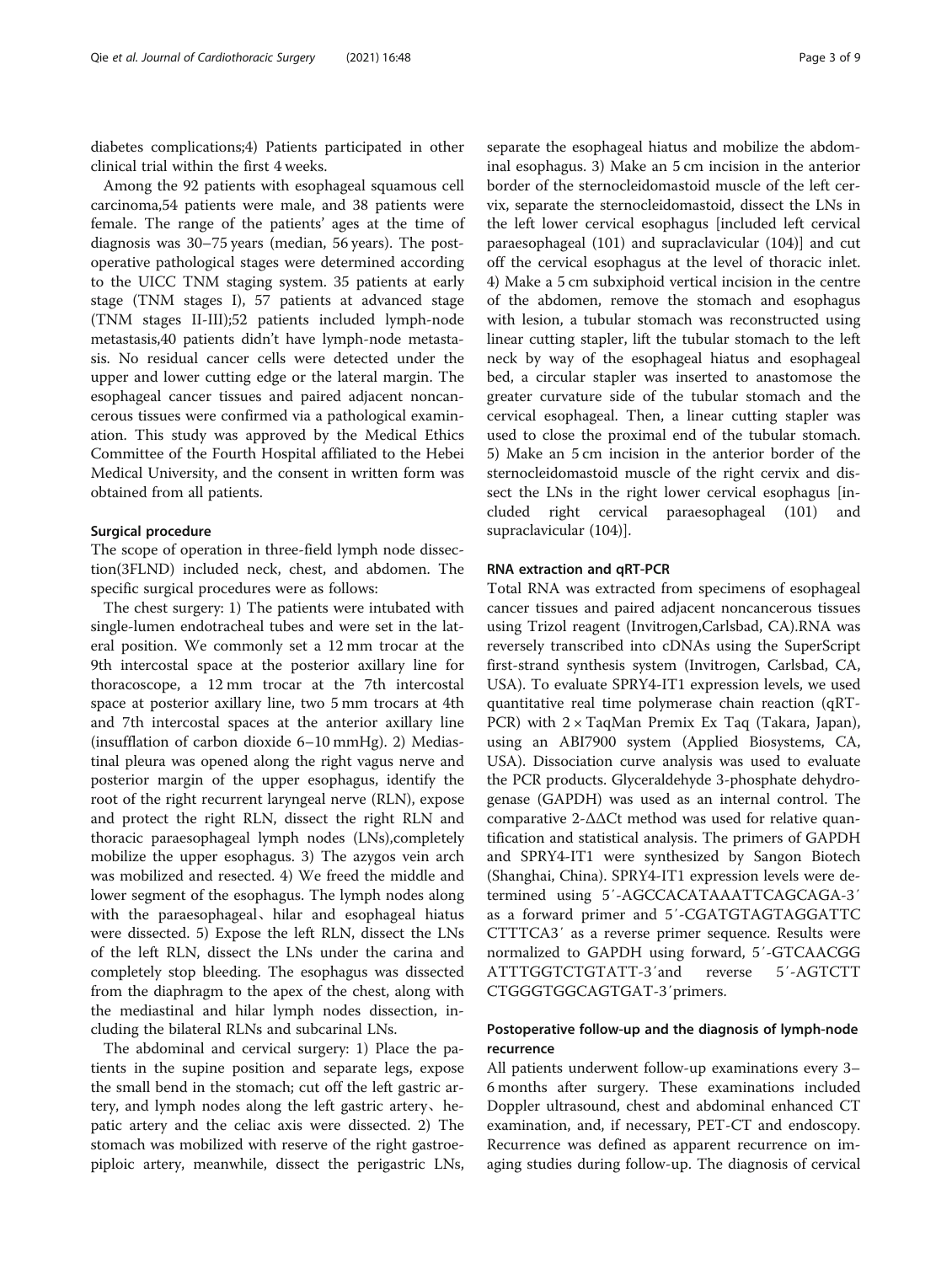lymph-node recurrence was mainly made based on the results of a physical examination, Doppler ultrasound, and fine-needle aspiration cytology. The diagnosis of mediastinal lymph-node recurrence was mainly based on CT findings. The diagnosis of abdominal lymph-node recurrence was mainly based on Doppler ultrasound and CT findings.

#### Statistical analysis

All statistical analyses were performed using SPSS 21.0 software (SPSS Inc., Chicago, IL, USA). The  $X^2$  test was used to analyze the relationship between SPRY4-IT1 expression and clinicopathological characteristics. The correlation between lymph-node metastasis、recurrence and SPRY4-IT1 expression was analyzed by  $X^2$  test or nonparametric test (Mann–Whitney U test). The Kaplan-Meier method was used to calculate the survival curves. Univariate analysis and multivariate analysis were performed using the Cox proportional hazard regression model. A  $p$  value less than 0.05 was considered statistically significant. All of the experiments were repeated three times.

#### Results

## SPRY4-IT1 is highly expressed in esophageal cancer tissues

Quantitative RT-PCR was used to measure SPRY4-IT1 expression levels in 92 patients of esophageal cancer tissues and paired adjacent noncancerous tissues. Expression values were normalized to 1 in adjacent noncancerous tissues. As shown in Fig. 1, the results showed that the relative expression of SPRY4-IT1 was significantly higher in esophageal cancer tissues than in adjacent noncancerous tissues.  $(P < 0.01$ , Fig. 1).

## The relationship between SPRY4-IT1 expression and the clinicopathologic features of esophageal cancer

Then, the 92 patients with ESCC were divided into high and low expression groups by the mean expression level of SPRY4-IT1. The high SPRY4-IT1 expression group  $(n = 47)$  had SPRY4-IT1 expression levels > mean value and the low SPRY4-IT1 expression group ( $n = 45$ ) had SPRY4-IT1 expression levels < mean value. As shown in Table [1](#page-4-0), the high expression of SPRY4-IT1 was correlated with tumor differentiation ( $P = 0.029$ ), T classification (P = 0.013), lymph node metastasis( $P = 0.022$ ) and pathological stage ( $P = 0.001$ ) but not correlated with patient's age, gender, smoking status, alcohol consumption, tumor location, and lymph-node recurrence( $P > 0.05$ ). Taken together, these observations suggest that increased SPRY4-IT1 expression is associated with the malignant degree、progression、later stage of ESCC.



esophageal

cancer

tissues

 $P < 0.01$ 



adjacent

tissues

noncancerous

Relative expression of SPRY4-IT

## Association between the SPRY4-IT1 expression level and lymph-node metastasis

All of the enrolled patients( $n = 92$ ) underwent R0 esophagectomy with 3FLND including the cervical, mediastinal, and abdominal lymph nodes. Among 52 patients with lymph-node metastasis, 25 patients harbored cervical and superior mediastinal lymph-node metastasis, the other 27 patients only had others' site lymph-node metastasis. Among 32 patients with high expression of SPRY4-IT1 harboring lymph-node metastasis, 19 patients (59.4%) had cervical and superior mediastinal lymph-node metastasis and 13 patients (40.6%) only had others' site lymph-node metastasis that didn't include cervical and superior mediastinum. Among 20 patients with low expression of SPRY4-IT1 existing lymph-node metastasis,6 patients (30%) had cervical and superior mediastinal lymph-node metastasis and 14 patients (70%) only had others' site lymph-node metastasis excluded cervical and superior mediastinum. We performed a Chi-squared test to analyze the association between cervical and superior mediastinal lymph-node metastasis and the SPRY4-IT1 expression level. We found that the increased expression level of SPRY4-IT1 was associated with a higher risk of cervical and superior mediastinal lymph-node metastasis( $P = 0.039$ , Table [2](#page-4-0)).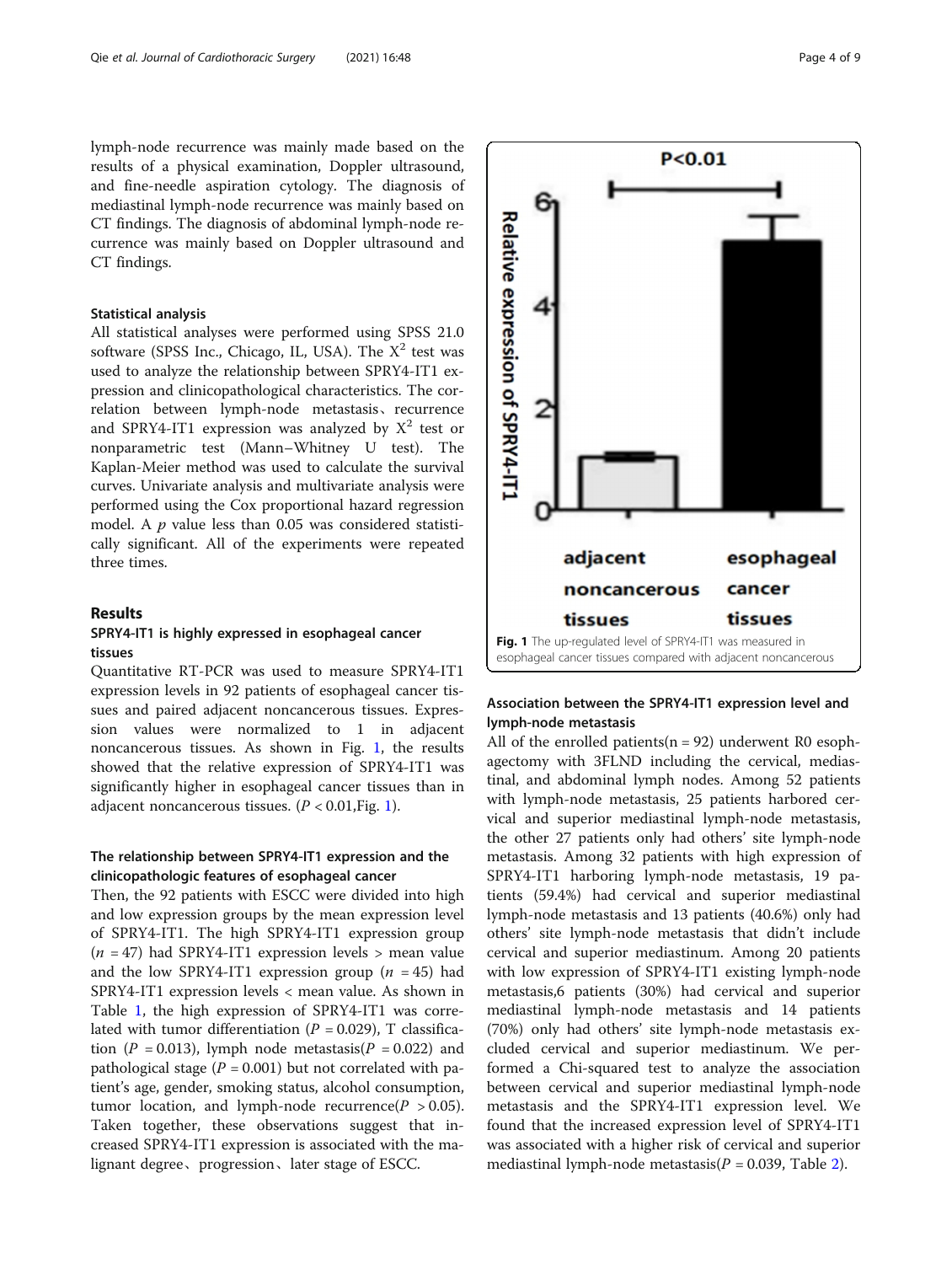| Features(N)           | SPRY4-IT1 expression level<br>$High(n = 47)$<br>$Low(n = 45)$ |    | P value     |
|-----------------------|---------------------------------------------------------------|----|-------------|
|                       |                                                               |    |             |
| Age group             |                                                               |    | $P = 0.686$ |
| $\leq 60$             | 26                                                            | 23 |             |
| >60                   | 21                                                            | 22 |             |
| Gender                |                                                               |    | $P = 0.549$ |
| Male                  | 29                                                            | 25 |             |
| Female                | 18                                                            | 20 |             |
| Smoking status        |                                                               |    | $P = 0.537$ |
| Ever and current      | 26                                                            | 22 |             |
| Never                 | 21                                                            | 23 |             |
| Alcohol consumption   |                                                               |    | $P = 0.525$ |
| Ever and current      | 24                                                            | 20 |             |
| Never                 | 23                                                            | 25 |             |
| Tumor location        |                                                               |    | $P = 0.808$ |
| Upper                 | 9                                                             | 7  |             |
| Middle                | 22                                                            | 24 |             |
| Lower                 | 16                                                            | 14 |             |
| Differentiation       |                                                               |    | $P = 0.029$ |
| Well                  | 7                                                             | 16 |             |
| Moderate              | 21                                                            | 20 |             |
| Poor                  | 19                                                            | 9  |             |
| T classification      |                                                               |    | $P = 0.013$ |
| $Tis-2$               | 16                                                            | 27 |             |
| $T3-4$                | 31                                                            | 18 |             |
| Lymph node metastasis |                                                               |    | $P = 0.022$ |
| Yes                   | 32                                                            | 20 |             |
| No                    | 15                                                            | 25 |             |
| Pathological stage    |                                                               |    | $P = 0.001$ |
| Stage I               | 10                                                            | 25 |             |
| Stage II-III          | 37                                                            | 20 |             |
| Lymph node recurrence |                                                               |    | $P = 0.077$ |
| Yes                   | 38                                                            | 29 |             |
| No                    | 9                                                             | 16 |             |

<span id="page-4-0"></span>

| <b>Table 1</b> Relationship between SPRY4-IT1 expression and |
|--------------------------------------------------------------|
| clinicopathological features in patients with ESCC           |

## Association between the SPRY4-IT1 expression level and lymph-node recurrence

All patients underwent follow-up examinations every 3– 6 months after surgery until the end of the postoperative 5-year follow up period or death. A total of 67 patients developed lymph-node recurrence during follow-up. Among 47 patients with the high expression of SPRY4- IT1, 38 patients (80.9%) had lymph-node recurrence. 24 patients (51.1%) had cervical and superior mediastinal lymph node recurrence and 14 patients (27.8%) had others' site lymph node recurrence excluding the cervical and superior mediastinal areas. Among 45 patients with the low expression of SPRY4-IT1, 29 patients (64.4%) had lymph-node recurrence. 16 patients (35.5%) had cervical and superior mediastinal lymph node recurrence and 13 patients (28.9%) had others' site lymph node recurrence that didn't include cervical and superior mediastinal lymph node. We performed a Chi-squared test to analyze the association between the SPRY4-IT1 expression level and cervical and superior mediastinal lymph-node recurrence. The association was not statistically significant in the ESCC patients underwent R0 esophagectomy with  $3FLND(P = 0.509, Table 3)$  $3FLND(P = 0.509, Table 3)$ . Therefore, in the thoracic ESCC patients performed 3FLND, no significant association was observed between the risk of cervical and superior mediastinal lymph-node recurrence and the SPRY4-IT1 expression level.

#### The survival analyses about PFS and OS

Of the 92 patients, 55 (60%) patients died within 5 years after surgery, and recurrent disease developed in 67 (72.8%) patients during the follow-up period. The Kaplan–Meier analysis was used to calculate the survival analysis about progression-free survival (PFS) and overall survival (OS). The patients with high SPRY4-IT1 expression had a trend of shorter PFS and OS than patients with low SPRY4-IT1 expression in the ESCC patients underwent 3FLND from the survival curves, but no significant differences were found about PFS and  $OS(P = 0.118$  and  $P = 0.186$ , respectively; Fig. [2](#page-5-0), Fig. [3\)](#page-6-0).

### **Discussion**

Lymphatic metastasis is an important metastatic pathway in patients with ESCC. The esophageal submucosa includes abundant LNs and longitudinal lymphatic networks [[4\]](#page-7-0),Cancer cells can be transferred along with the

| Table 2 Association between the SPRY4-IT1 expression level and site of lymph-node metastasis |  |  |  |  |
|----------------------------------------------------------------------------------------------|--|--|--|--|
|----------------------------------------------------------------------------------------------|--|--|--|--|

| Site of lymph-node metastasis                | SPRY4-IT1 expression level |     |       |
|----------------------------------------------|----------------------------|-----|-------|
|                                              | High                       | Low |       |
| Cervical and superior mediastinal lymph-node |                            |     | 0.039 |
| Others                                       |                            | 14  |       |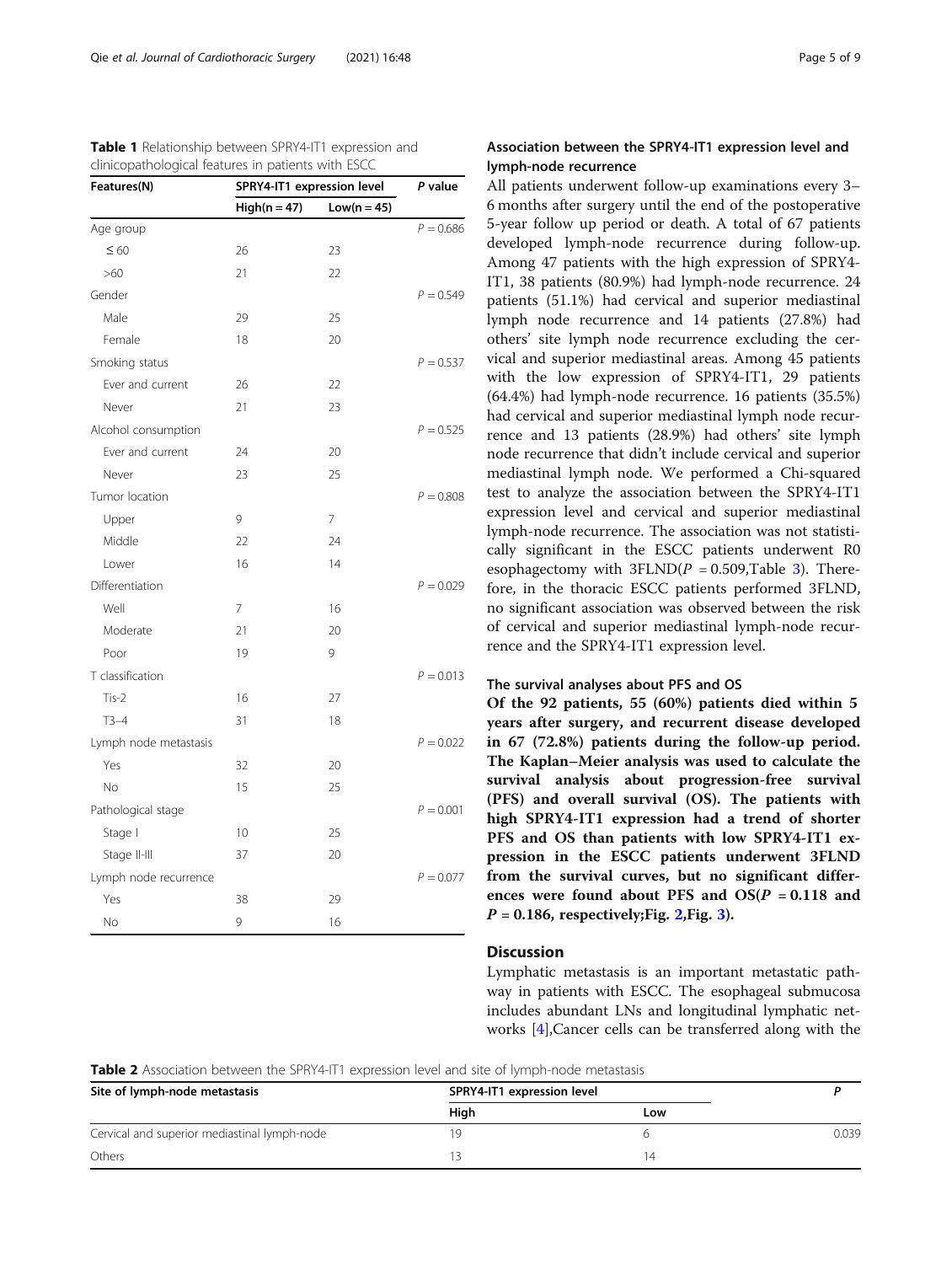| Site of lymph-node recurrence                | SPRY4-IT1 expression level |     |       |
|----------------------------------------------|----------------------------|-----|-------|
|                                              | Hiah                       | Low |       |
| Cervical and superior mediastinal lymph-node | 24                         | 16  | 0.509 |
| Others                                       | $\overline{A}$             |     |       |

<span id="page-5-0"></span>**Table 3** Association between the SPRY4-IT1 expression level and site of lymph-node recurrence

complex LN system. In addition, the incidence of metastasis to the extramediastinal nodes in the absence of mediastinal metastasis (jumping metastasis) is high. Moreover, this high rate of jumping metastasis is considered to be a characteristic of lymph-node metastasis in thoracic esophageal cancer [\[20](#page-8-0)]. Thus, the enlargement of the area of lymph-node resection seems to be important for the long-term survival of ESCC patients [\[7](#page-7-0)]. Patients with esophageal cancer require 3FLND, which helps to improve the accuracy of staging, guiding subsequent treatment, reducing postoperative tumor recurrence, and improving the survival rate of patients [\[21](#page-8-0)]. However, compared with two-field LN dissection, threefield LN dissection is a more complicated surgical procedure that requires longer time and exposes the patient to greater trauma. The high rate of postoperative complications, including recurrent laryngeal nerve injury, anastomotic leakage, chylothorax and pulmonary infection, cannot be completely avoided [\[6](#page-7-0), [22,](#page-8-0) [23](#page-8-0)]. Therefore, there is an urgent need to identify novel biomarkers that can help to select patients with a high risk of cervical and superior mediastinal lymph-node metastasis and esophageal cancer recurrence. Such biomarkers could provide clinical clues for performing proper lymph-node dissection in ESCC patients.

Previous studies showed that the rate of cervical LN metastasis in patients with esophageal cancer was 16– 43% and the recurrence rate is 6–16% [[24](#page-8-0), [25\]](#page-8-0). The ability to predict and detect cervical LN metastasis is thus key to improving surgical efficacy in patients with ESCC. In recent years, a increasing number of papers have reported that the expression level of lncRNAs can be used

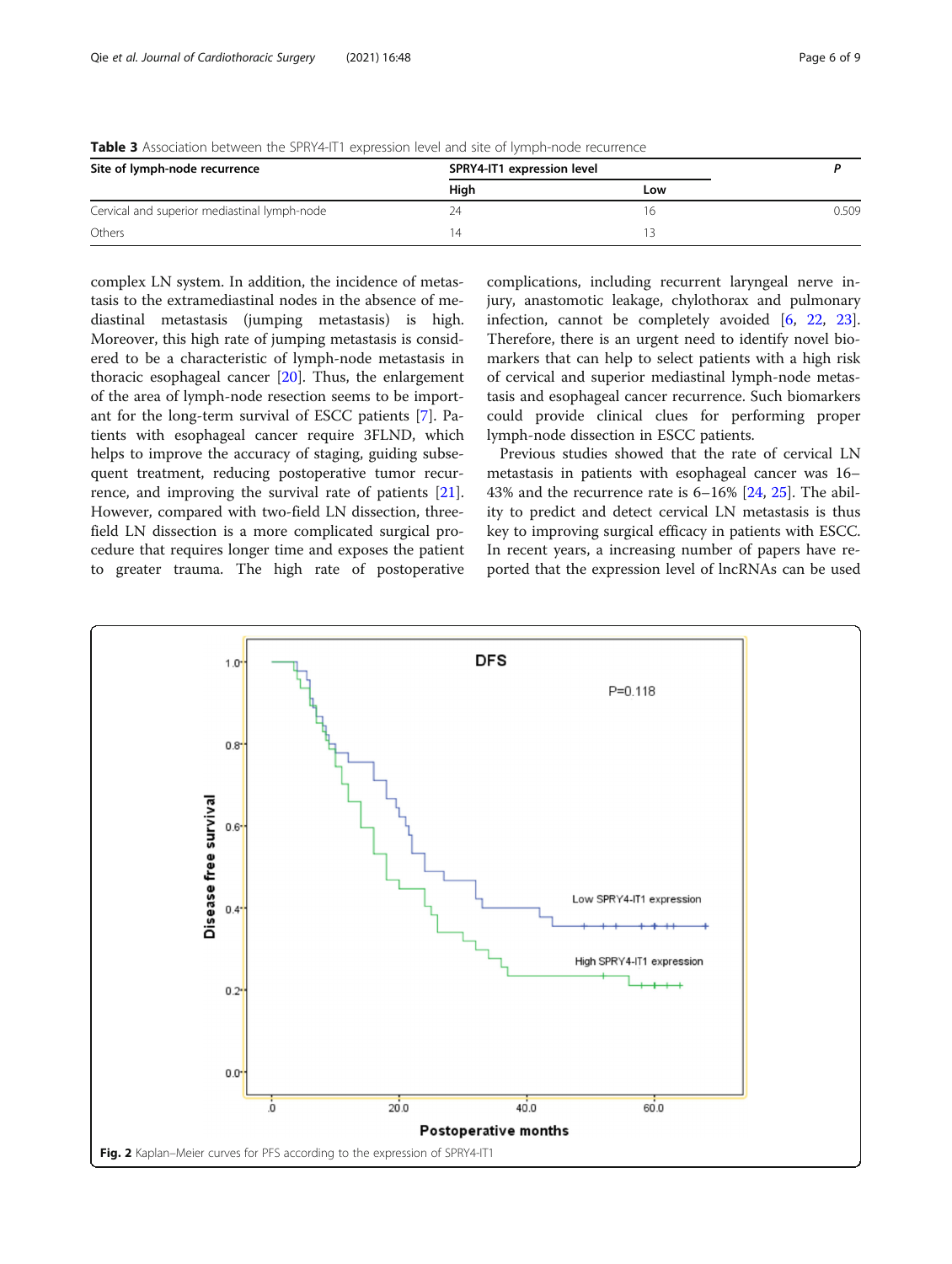<span id="page-6-0"></span>

as robust and crucial biomarkers for cancer risk, diagnosis, and prognosis [\[13](#page-7-0), [19](#page-8-0)]. Xie et al. reported that the high expression level of SPRY4-IT1 was associated with T stage, lymph node metastasis, and advanced pathological stage of ESCC patients [\[13\]](#page-7-0). Based on previous researches, our attention then focused on SPRY4-IT1.

In our present study, we determined the expression levels of SPRY4-IT1 in ESCC tissues and matched adjacent noncancerous tissues and observed a significantly higher expression of SPRY4-IT1 in the esophageal carcinoma tissues than in the paired adjacent normal esophageal tissues. We further discovered the high expression level of SPRY4-IT1 was significantly associated with tumor differentiation, T classification, lymph node metastasis and pathological TNM stage, suggesting SPRY4-IT1 contributed to progression and poor prognosis of ESCC. Similar results were also found in other types of cancer, and a higher expression of SPRY4-IT1 predicted poor prognosis in many cancers, such as gastric cancer, colorectal cancer, non-small cell lung cancer, and breast cancer [[15,](#page-7-0) [16,](#page-7-0) [18](#page-8-0), [26](#page-8-0)]. On the basis of the previous studies, we hypothesized that the high SPRY4- IT1 expression of ESCC patients might be used as a biomarker for guiding on three-field LN dissection.

All of patients( $n = 92$ ) underwent R0 esophagectomy with 3FLND including the cervical, mediastinal, and abdominal lymph nodes were enrolled into our study. We found that the ESCC patients with the high expression of SPRY4-IT1 showed a higher rate of cervical and superior mediastinal lymph-node metastasis in comparison to the low expression of SPRY4-IT1 group ( $P = 0.039$ , Table [2\)](#page-4-0).However, no significant association was observed between the cervical and superior mediastinal lymph-node recurrence and the SPRY4-IT1 expression level( $P = 0.509$ , Table [3](#page-5-0)). Even, there was no obvious difference between the lymph-node recurrence and the SPRY4-IT1 expression statue in the ESCC patients with 3FLND esophagectomy( $P = 0.077$ , Table [1](#page-4-0)). This reflected that the high expression of SPRY4-IT1 is associated with a higher risk of cervical and superior mediastinal lymphnode metastasis and that this could be mitigated by radical three-field lymph node dissection surgery. From the survival analysis, the patients with high SPRY4-IT1 expression had a trend of shorter PFS and OS than patients with low SPRY4-IT1 expression,which indicated that the high expression of SPRY4-IT1 might have a unfavourable effect on the ESCC patients' prognosis. But no significant differences were observed in the ESCC patients with 3FLND.Thus, patients with high SPRY4-IT1 expression might benefit from 3FLND esophagectomy. Based on our work, the high expression of SPRY4-IT1 might be used as a promising indicator for selecting three-field lymph node dissection for thoracic ESCC patients.

Some limitations of the present study should be addressed. First, this was a retrospective investigation with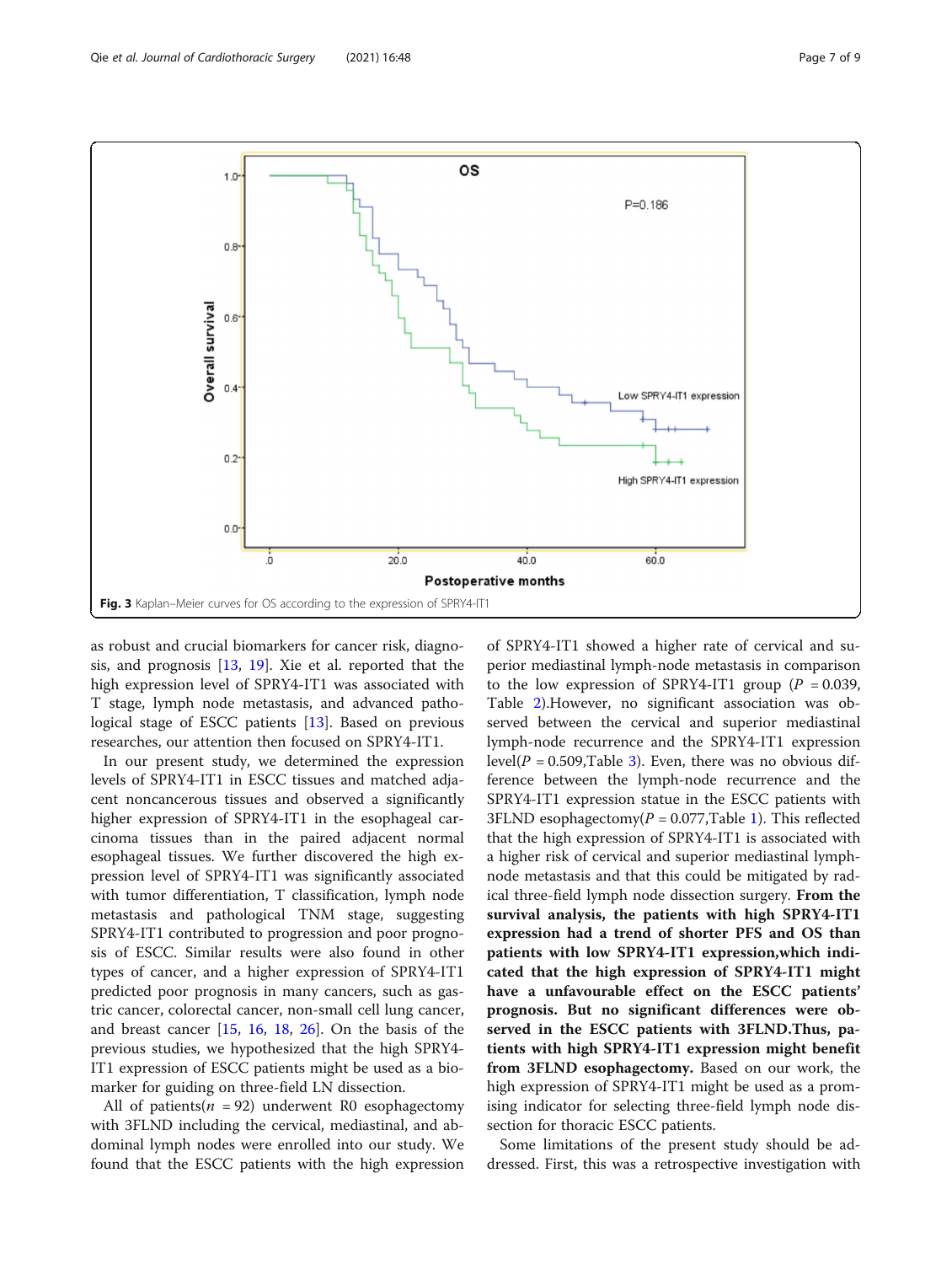<span id="page-7-0"></span>a relatively small population. In the following study, a large scale、randomized controlled trial will be needed to validate our conclusion. Second, only 3FLND ESCC patients were included. It is also important to investigate the association between lymph-node recurrence and the high expression of SPRY4-IT1 in two-field lymph node dissection group.

#### Conclusion

In conclusion, Our data support the assumption that the high expression of SPRY4-IT1 is associated with a high risk of lymph node metastasis and it has potential application as a indicator for guiding on three-field lymph node dissection in patients with thoracic ESCC. Randomized controlled trials with a large cohort of patients will be needed to confirm this conclusion in the future.

#### Abbreviations

EC: esophageal cancer; ESCC: esophageal squamous cell carcinoma; LN: lymph node; 3FLND: three-field lymph node dissection; lncRNAs: long non-coding RNAs; SPRY4-IT1: SPRY4 Intronic transcript 1; qRT-PCR: quantitative real time polymerase chain reaction; CT: computed tomography; PFS: progression-free survival; OS: Overall survival

#### Acknowledgements

This study was supported by the Talent Project of double first class construction of Hebei Medical University: Construction of early diagnosis and treatment platform for esophageal cancer and the Specific project of the national cancer center of China on the scientific research of oncology: The correlations between the expression of long non-coding RNA (SPRY4-lT1) and the lymph node metastasis in esophageal squamous cell carcinoma (NCC2017A24).

#### Authors' contributions

Ziqiang Tian designed the study. Peng Qie collected tissue samples and conducted the qRT-PCR assays, Xuejiao Xun and Yongbin Song collected the data, Qifan Yin and Junpeng Feng analysed the data and performed statistical analyses. Peng Qie drafted the manuscript. Shaohui Zhou and Huining Liu helped to acquire experimental data and drafted the manuscript, Ziqiang Tian gave important intellectual contribution and critically revised the manuscript. All authors read and approved the final manuscript.

#### Funding

This work was funded by the Specific project of the national cancer center of China on the scientific research of oncology, (No.NCC2017A24).

#### Availability of data and materials

The datasets used and analysed during the current study are available from the corresponding author on reasonable request.

#### **Declarations**

#### Ethics approval and consent to participate

This study was approved by the Medical Ethics Committee of the Fourth Hospital affiliated to the Hebei Medical University, and the consent in written form was obtained from all patients.

#### Consent for publication

Not applicable.

#### Competing interests

The authors declare that they have no competing interests.

#### Author details

<sup>1</sup>Hebei Medical University, Shijiazhuang 050017, Hebei Province, People's Republic of China. <sup>2</sup> Hebei General Hospital, 348, West He-Ping Road,

Shijiazhuang 050051, Hebei Province, People's Republic of China. <sup>3</sup>Hebei Chest Hospital, Shijiazhuang 050041, Hebei Province, People's Republic of China. <sup>4</sup>Hebei Medical University Fourth Affiliated Hospital and Hebei Provincial Tumor Hospital, Shijiazhuang 050035, Hebei Province, People's Republic of China. <sup>5</sup>Thoracic Surgery, The Fourth Hospital of Hebei Medical University, Shijiazhuang 050035, Hebei Province, People's Republic of China.

#### Received: 17 October 2020 Accepted: 16 March 2021 Published online: 23 March 2021

#### References

- 1. Ferlay J, Soerjomataram I, Dikshit R, Eser S, Mathers C, Rebelo M, Parkin DM, Forman D, Bray F. Cancer incidence and mortality worldwide: sources, methods and major patterns in GLOBOCAN 2012. Int J Cancer. 2015;136(5): E359–86. <https://doi.org/10.1002/ijc.29210>.
- 2. Siegel RL, Miller KD, Jemal A. Cancer statistics, 2017. CA Cancer J Clin. 2017; 67(1):7–30. <https://doi.org/10.3322/caac.21387>.
- 3. Cho JW, Choi SC, Jang JY, Shin SK, Choi KD, Lee JH, Kim SG, Sung JK, Jeon SW, Choi IJ, Kim GH, Jee SR, Lee WS, Jung HY, Korean ESD Study Group. Lymph node metastases in esophageal carcinoma: an Endoscopist's view. Clin Endosc. 2014;47(6):523–9. <https://doi.org/10.5946/ce.2014.47.6.523>.
- 4. Liebermann-Meffert D. Anatomical basis for the approach and extent of surgical treatment of esophageal cancer. Dis Esophagus. 2001;14(2):81–4. <https://doi.org/10.1046/j.1442-2050.2001.00160.x>.
- 5. Mizutani M, Murakami G, Nawata S, Hitrai I, Kimura W. Anatomy of right recurrent nerve node: why does early metastasis of esophageal cancer occur in it? Surg Radiol Anat. 2006;28(4):333–8. [https://doi.org/10.1007/s002](https://doi.org/10.1007/s00276-006-0115-y) [76-006-0115-y.](https://doi.org/10.1007/s00276-006-0115-y)
- 6. Matsuda S, Takeuchi H, Kawakubo H, Kitagawa Y. Three-field lymph node dissection in esophageal cancer surgery. J Thorac Dis. 2017;9(S8):S731–s740. <https://doi.org/10.21037/jtd.2017.03.171>.
- 7. Nishihira T, Hirayama K, Mori S. A prospective randomized trial of extended cervical and superior mediastinal lymphadenectomy for carc inoma of the thoracic esophagus. Am J Surg. 1998;175(1):47–51. [https://doi.org/10.1016/](https://doi.org/10.1016/S0002-9610(97)00227-4) [S0002-9610\(97\)00227-4](https://doi.org/10.1016/S0002-9610(97)00227-4).
- 8. Udagawa H, Ueno M, Shinohara H, Haruta S, Kaida S, Nakagawa M, Tsurumaru M. The importance of grouping of lymph node stations and rationale of three-field lymphoadenectomy for t horacic esophageal cancer. J Surg Oncol. 2012;106(6):742–7. [https://doi.org/10.1002/jso.23122.](https://doi.org/10.1002/jso.23122)
- 9. Fujita H, Kakegawa T, Yamana H, Shima I, Toh Y, Tomita Y, Fujii T, Yamasaki K, Higaki K, Noake T, Ishibashi N, Mizutani K. Mortality and morbidity rates, postoperative course, quality of life, and prognosis after extended ra dical lymphadenectomy for esophageal cancer. Comparison of three-field lymphadenectomy with two-fiel d lymphadenectomy. Ann Surg. 1995; 222(5):654–62. [https://doi.org/10.1097/00000658-199511000-00008.](https://doi.org/10.1097/00000658-199511000-00008)
- 10. Han Li C, Chen Y. Small and long non-coding RNAs: novel targets in perspective Cancer therapy. Curr Genomics. 2015;16(5):319–26. [https://doi.](https://doi.org/10.2174/1389202916666150707155851) [org/10.2174/1389202916666150707155851](https://doi.org/10.2174/1389202916666150707155851).
- 11. Sugihara H, Ishimoto T, Miyake K, Izumi D, Baba Y, Yoshida N, Watanabe M, Baba H. Noncoding RNA expression aberration is associated with Cancer progression and is a potential Biomarke r in esophageal squamous cell carcinoma. Int J Mol Sci. 2015;16(11):27824–34. [https://doi.org/10.3390/ijms1](https://doi.org/10.3390/ijms161126060) [61126060](https://doi.org/10.3390/ijms161126060).
- 12. Wong DT. Salivary extracellular noncoding RNA: emerging biomarkers for molecular diagnostics. Clin Ther. 2015;37(3):540–51. [https://doi.org/10.1016/j.](https://doi.org/10.1016/j.clinthera.2015.02.017) [clinthera.2015.02.017](https://doi.org/10.1016/j.clinthera.2015.02.017).
- 13. Xie HW, Wu QQ, Zhu B, Chen FJ, Ji L, Li SQ, Wang CM, Tong YS, Tuo L, Wu M, Liu ZH, Lv J, Shi WH, Cao XF. Long noncoding RNA SPRY4-IT1 is upregulated in esophageal squamous cell carcinoma and associated with poor prognosis. Tumour Biol. 2014;35(8):7743–54. [https://doi.org/10.1007/](https://doi.org/10.1007/s13277-014-2013-y) [s13277-014-2013-y.](https://doi.org/10.1007/s13277-014-2013-y)
- 14. Khaitan D, Dinger ME, Mazar J, Crawford J, Smith MA, Mattick JS, Perera RJ. The melanoma-upregulated long noncoding RNA SPRY4-IT1 modulates apoptosis and invasion. Cancer Res. 2011;71(11):3852–62. [https://doi.org/1](https://doi.org/10.1158/0008-5472.CAN-10-4460) [0.1158/0008-5472.CAN-10-4460](https://doi.org/10.1158/0008-5472.CAN-10-4460).
- 15. Xie M, Nie FQ, Sun M, Xia R, Liu YW, Zhou P, de W, Liu XH. Decreased long noncoding RNA SPRY4-IT1 contributing to gastric cancer cell metastasis partly via affe cting epithelial-mesenchymal transition. J Transl Med. 2015; 13(1):250. [https://doi.org/10.1186/s12967-015-0595-9.](https://doi.org/10.1186/s12967-015-0595-9)
- 16. Shi Y, Li J, Liu Y, Ding J, Fan Y, Tian Y, Wang L, Lian Y, Wang K, Shu Y. The long noncoding RNA SPRY4-IT1 increases the proliferation of human breast